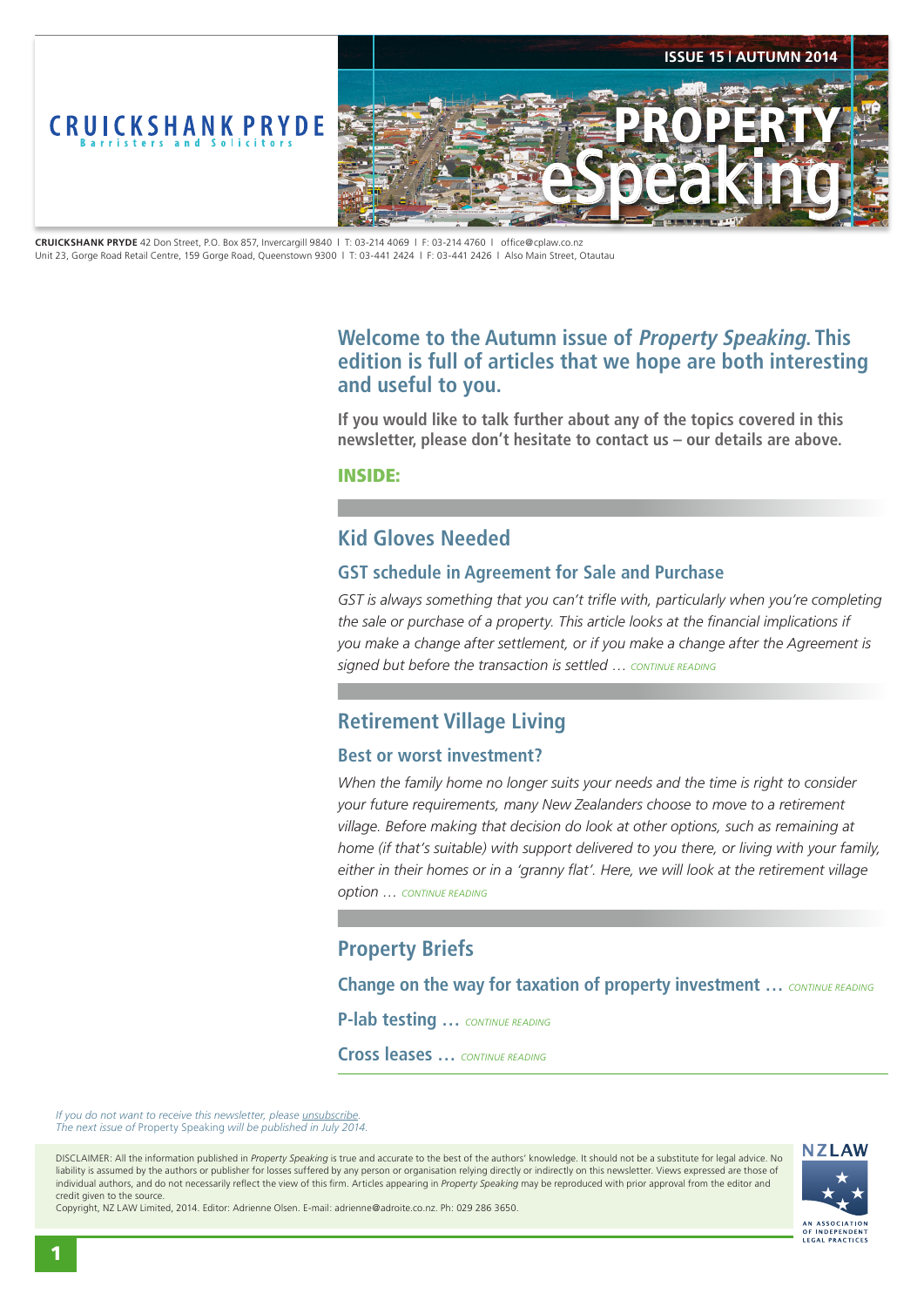**John** 

# <span id="page-1-0"></span>**Kid Gloves Needed**

## **GST schedule in Agreement for Sale and Purchase**

*GST is always something that you can't trifle with, particularly when you're completing the sale or purchase of a property. This article looks at the financial implications if you make a change after settlement, or if you make a change after the Agreement is signed but before the transaction is settled.*

When a purchaser completes the GST schedule in an Agreement for Sale and Purchase, or provides a written statement about their GST status and intended use of the property, the seller is entitled to rely on that information to decide whether the requirements for zero-rating of the transaction are met. A GST-registered vendor must zero-rate a property sale when, at settlement time, the GST-registered purchaser intends to use the property for taxable supplies and doesn't intend to use the property as their principal place of residence. This also applies if the property could be used by a relative of the purchaser.

If the GST treatment of the transaction is incorrect or changes before the settlement date, the consequences will depend on whether the mistake is discovered or the change made before or after settlement, and if the purchase price is plus or including GST. Let's look at some scenarios below.

*Claire, a GST-registered vendor, agrees to sell a property to Paula for \$500,000. Paula provides Claire with a written statement that she (Paula) is registered for GST, she intends to use the property for taxable supplies and will not use it as her principal place of residence. On the basis of Paula's statements, all the requirements for zero-rating have been met and Claire decides that the transaction is zero-rated for GST.*

## **The mistake is corrected after settlement**

At the time of settlement it transpires that Paula is not registered for GST.

### **The price is \$500,000** *plus GST* **(if any)**

The GST treatment of the purchase price will change from being zero-rated for GST at \$500,000, to \$500,000 + GST = \$575,000. Paula will be deemed to be registered for GST from the time of settlement and Paula, the purchaser, will have to pay to the IRD the GST of \$75,000. Claire receives \$500,000 after GST; but the cost to the purchaser (Paula) increases by \$75,000.

#### **The price is \$500,000** *including GST* **(if any)**

The GST treatment of the purchase price will change from being zero-rated for GST at \$500,000, to including GST at \$500,000. Paula will be deemed to be registered for GST from the time of settlement and she must pay the GST of \$65,217.39 to the IRD. Claire, the vendor receives \$500,000 after GST; but the cost to the purchaser (Paula) increases by \$65,217.39.

## **The situation changes before settlement**

Before settlement Paula nominates Kate to settle the purchase and Kate is not registered for GST. The purchaser no longer meets the requirements to zero-rate the transaction.

#### **The price is \$500,000** *plus GST* **(if any)**

The GST treatment of the purchase price will change from being zero-rated for GST \$500,000 to, plus GST \$575,000. Claire returns \$75,000 to the IRD. Claire receives \$500,000 after GST; but the cost to the purchaser (Paula) increases by \$75,000.

#### **The price is \$500,000** *including GST* **(if any)**

The GST treatment of the purchase price will change from being zero-rated for GST \$500,000, to include GST \$500,000, Claire returns \$65,217.39 to the IRD. The cost to the purchaser is \$500,000; but the vendor (Claire) receives \$65,217.39 less.

There can be serious financial consequences for a purchaser who mis-states their GST position, or when a nomination takes place which changes the GST status of the purchaser. It's imperative that the purchase price is correctly recorded as being plus, or to include, GST to take into account a change in the GST status of the purchaser.

We can't emphasise enough the need to talk with us and your accountant before you sign an Agreement for Sale and Purchase.

[« BACK](#page-0-0)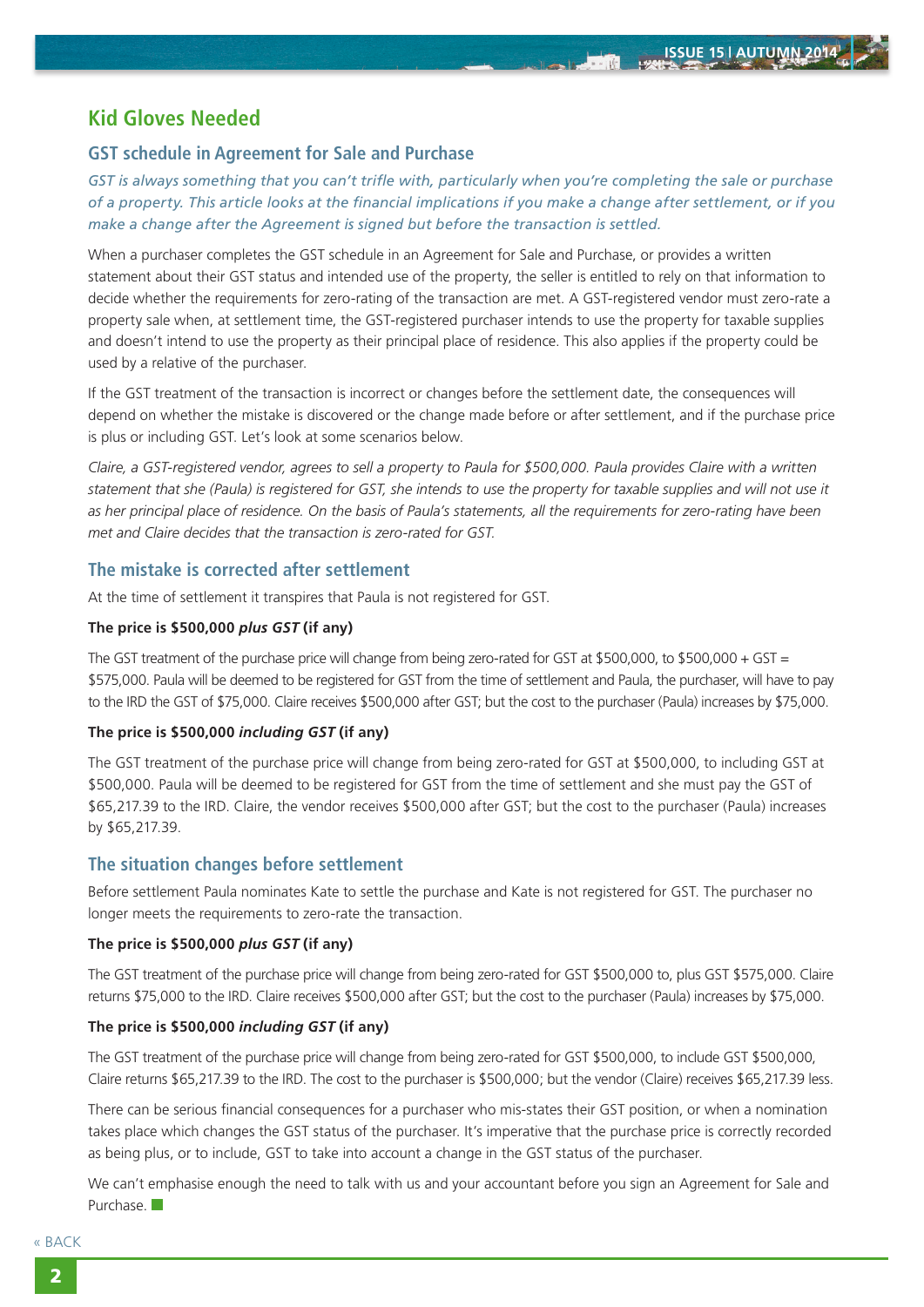**Marine Street** 

# <span id="page-2-0"></span>**Retirement Village Living**

### **Best or worst investment?**

*When the family home no longer suits your needs and the time is right to consider your future requirements, many New Zealanders choose to move to a retirement village. Before making that decision do look at other options, such as remaining at home (if that's suitable) with support delivered to you there, or living with your family, either in their homes or in a 'granny flat'. Here, we will look at the retirement village option.*

## **What type of retirement village?**

There's a broad range of options – from a straightforward apartment purchase with shared facilities (such as a swimming pool and an onsite manager) to a large-scale retirement village including all aspects of care from independent (townhouses or apartments), serviced apartments (if you need additional care), resthome care and private hospital.

Take the time to visit a number of different villages and retirement options in your chosen area. Think about whether you would rather be in a smaller community of people requiring a similar level of care as you (accepting that, as needs increase, you may need to transfer elsewhere) or whether you would prefer a larger village providing a range of support and living arrangements to cater for a broader range of needs.

Talk to your family, friends, and village residents to find the best fit for you. Couples often want a village where care can be given to each partner, so that if one becomes unwell, they could be cared for in a resthome or private hospital facility on the same grounds as the more independent partner.

Your right to live at the village is usually recorded in an Occupation Right Agreement (ORA). This is a contract between you and the village, giving you the right to live in the unit for your lifetime for an entry payment and ongoing obligations to pay for services provided at the village. You don't own your unit; you don't usually take any capital gain (but may bear a capital loss) on the sale of the unit.

The village's statutory supervisor registers a first charge over the land that the village sits on. This ensures that if the village operator defaults on any bank funding, the bank can only sell the village as a going concern; that is each unit cannot be sold separately. The statutory supervisor also reviews the village financial records and insurance cover.

#### **ORA features**

- » *Facilities fee*: usually a fee in the range of 25%–30% of your entry payment, deducted over the first three to five years of your occupation. This is a book entry deducted from the amount you receive when your unit is sold.
- » *Monthly outgoings*: covers services provided to the village, for example, rates and insurance. This may be a fixed rate throughout your occupation, increase in line with CPI or National Superannuation increases, or may be varied by the village on written notice.
- » *Additional services costs*: many villages provide a range of additional services (in packages or on a user-pays basis). Ask if you can engage external providers or must you use the village provider?
- » *Transfer charges*: you can usually transfer from one unit to another within the village if one is available for a fee (a fixed sum or percentage of the purchase price).
- » *Costs on sale*: while your unit is being marketed, you must continue to pay outgoings. Many ORAs also require an administration fee on sale. This can range from hundreds to thousands of dollars.

It's a good idea to get us to review and discuss the ORA with you. Once you sign the ORA, there's a compulsory 'cooling off' period of 15 working days during which you can cancel and obtain a refund of your deposit.

#### **Summary**

Buying into a retirement village is often described as the worst investment you can make. There are significant costs involved in the contract you sign with the village operator and you should be aware of these before you sign on the dotted line.

But it's not just about the money. Balancing the financial cost against the other benefits of a retirement village lifestyle and support structure is important too. Think hard about your priorities and understand the costs associated with retirement village living. Then sit back and enjoy the retirement lifestyle that best suits you and your family.